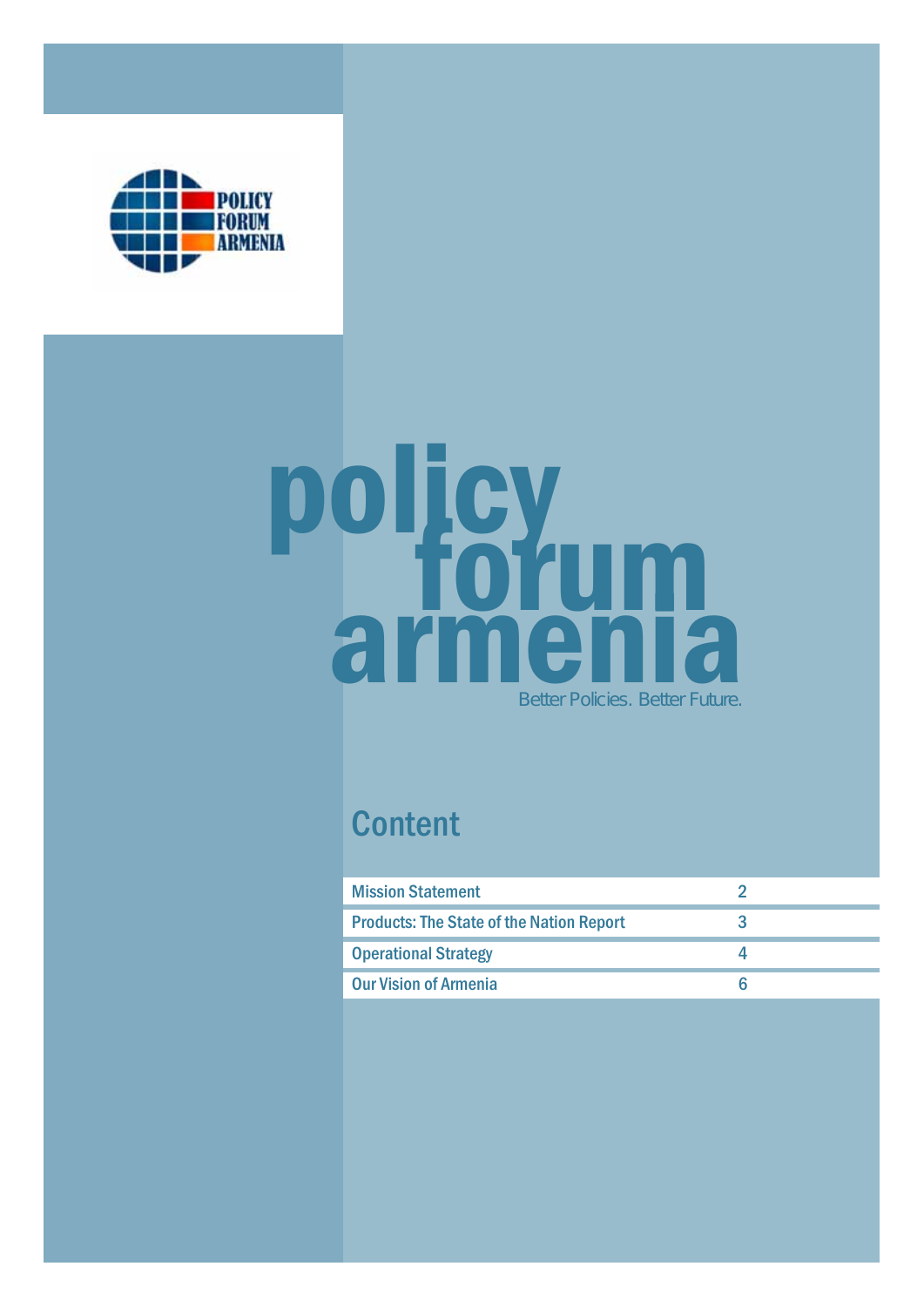# Mission Statement

Policy Forum Armenia (PFA) is an independent professional non-profit association aimed at strengthening discourse on Armenia's economic development and national security and through that helping to shape public policy in Armenia. Through its activities, the PFA aims to contribute to the creation of an informed public and more effective and accountable government.

**PFA has a hybrid mission,** operating as a think tank as well as an advocacy group. The PFA provides its membership and general public with a forum for discussion of issues of significance for Armenia and its Diaspora. In addition to offering a platform for alternative views and professional discussions, the PFA—through its research and outreach—intends to provide innovative and practical recommendations that advance the following broad strategic objectives:

- 1 Advocate for development of institutions that promote democracy and strengthen Armenian statehood;
- 2 Educate the public and foster a political culture founded on fair competition, freedom of expression, and tolerance;
- 3 Promote debate over, and help establish the necessary foundations for, sound economic policies to achieve sustainable growth and poverty reduction;
- 4 Help secure a faster and smoother integration of Armenia into the global economy.

The PFA's main asset is its worldwide network of professionals and

leaders in their respective fields, with dedication to Armenia. With much of its founders and core membership in the USA and its administrative center in Armenia, the PFA unites a world-wide network of members with experience in a wide range of areas of social sciences and economic development. The members are not selected for, or constrained by, any single viewpoint or direction of thought.

*"Nothing is more powerful than an idea whose time has come."*

— Victor Hugo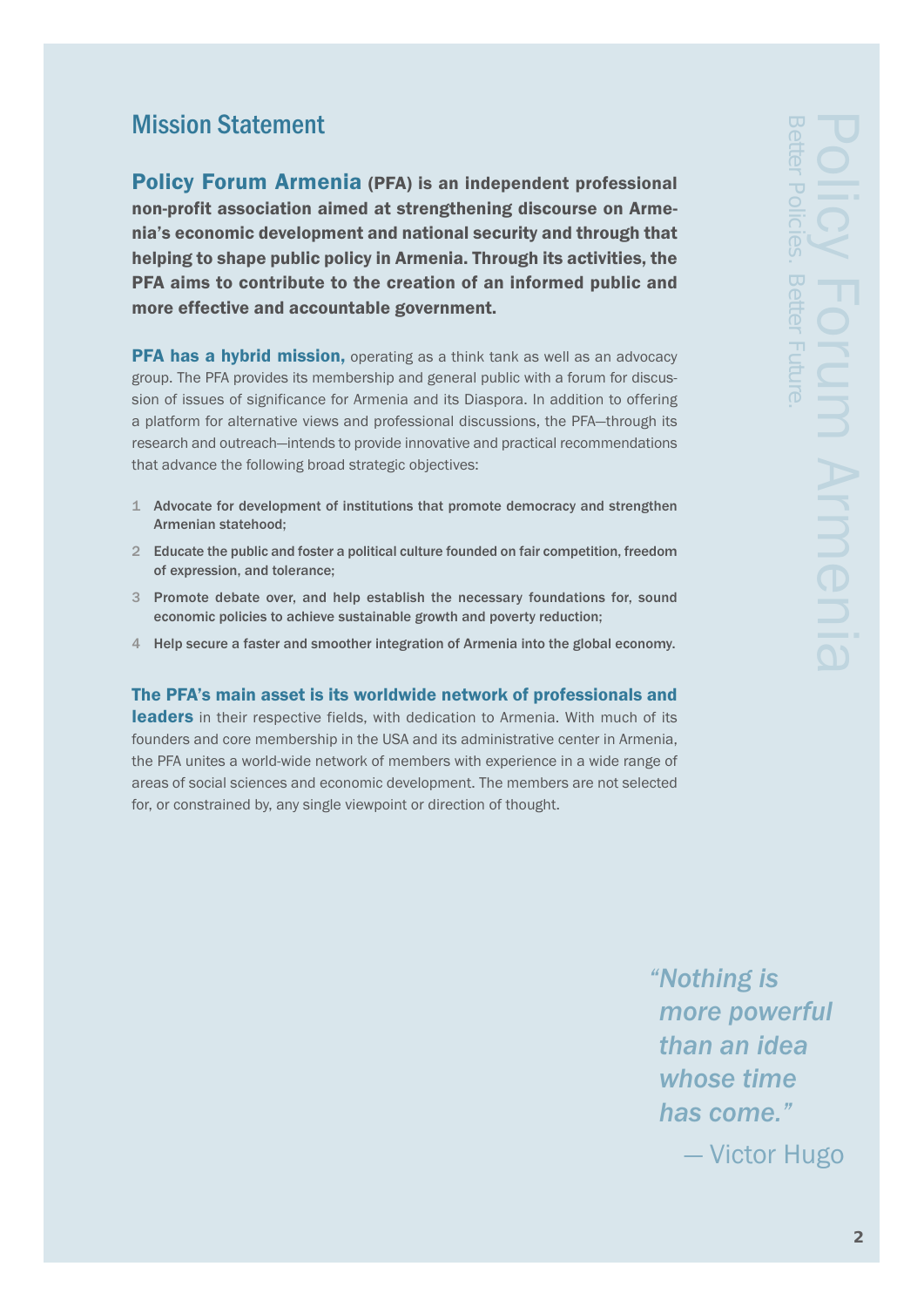# Products: The State of the Nation Report

The PFA's most important (and in the interim period the only) product will be the **State of the Nation Report.** Published every 6 months, the Report will provide a critical assessment of processes taking place in Armenia, point out the risks involved, and offer recommendations on key policy issues.<sup>1</sup> The PFA's publications and policy advice have a target audience of the policymaking community and civil society in Armenia, Diaspora, and other stakeholders.

In addition to the Executive Summary, each Report will include of 4-5 main chapters on pertinent issues selected from the following broadly-defined categories:

- 1 Economic Policy and Growth
- 2 Social Conditions, Poverty
- 3 Health and Education
- 4 International Relations and Regional Cooperation
- 5 Legal Reform and Governance
- 6 The Rule of Law and Human Rights
- 7 Environment and Use of Resources
- 8 Science and Cultural Affairs
- 9 Diaspora and Pan-Armenian Affairs

The main body of the Report will be written in a nontechnical fashion, easy to digest for the public, the media, and policymakers. Each chapter of the Report will be drafted by a team of Fellows and Advisers (see section Operational Structure below). The Report will contribute to policy discussions in Armenia and Diaspora through scrutinizing public policies as well as social and economic trends. The Report will take no processes and policies taking place in Armenia and Diaspora as given. Instead, by analyzing trends and comparing them with relevant comparators as well as Armenia's own potential, the Report will shed light on weaknesses and potential risks associated with those trends and policies, as well as highlight their strengths.

Original studies used as background material for the chapters in the Report will be available on the PFA's website and could be published as working papers. The website will also host **professional blogs** of its members, as a way of encouraging more in-depth and frequent discussions about developmental and geopolitical issues of relevance.

### English and Armenian will be the working languages of the

**PFA.** Attempts will also be made to translate key materials into Russian and French.

«**Pliliunuinti 3ngtuytu** unuuud tr ´≠Å´Åù·ıß:Ø

- Awntahl Udnth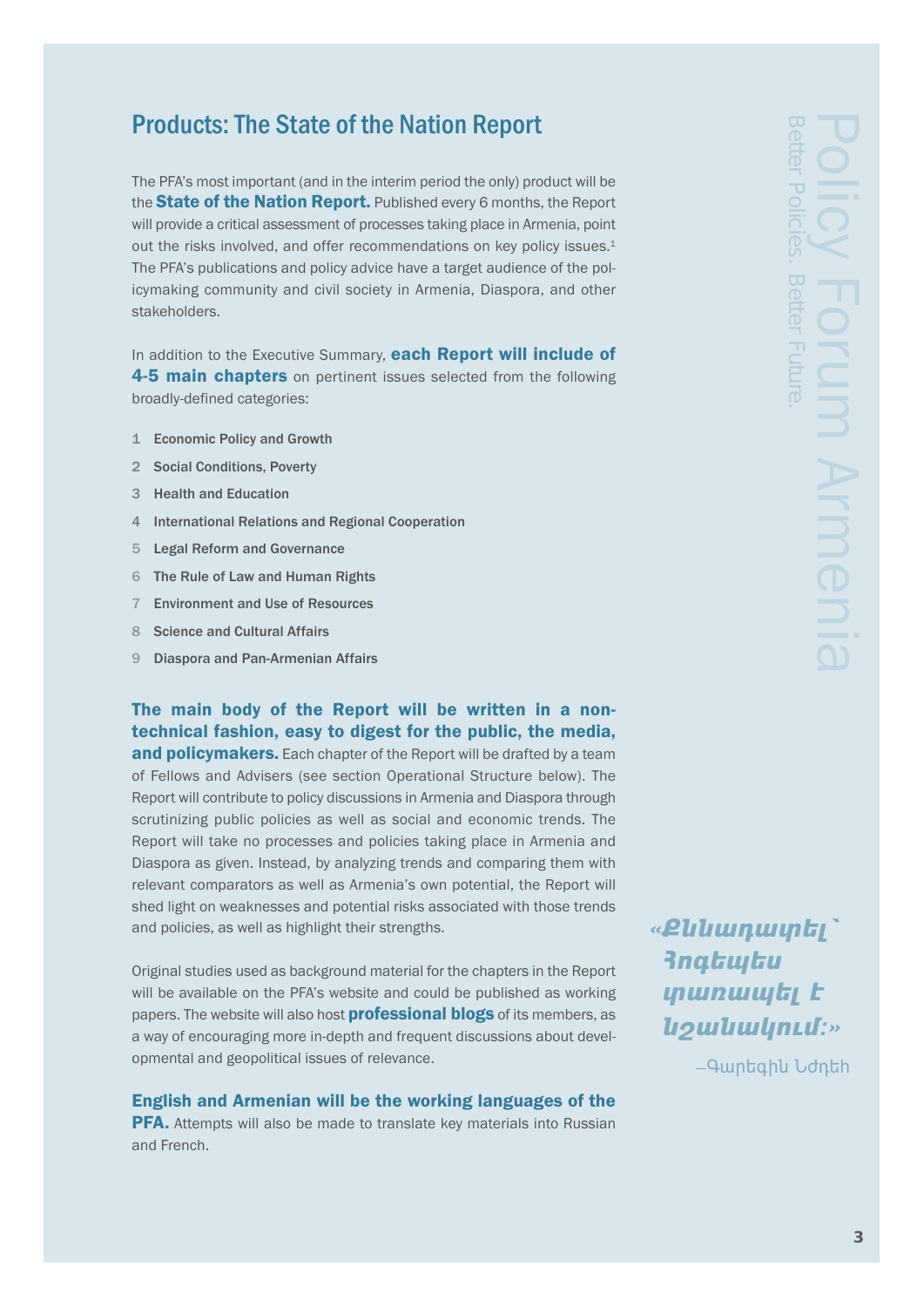# Operational Strategy

### MODE OF OPERATION

**PFA has a hybrid mission.** It will primarily operate as a think tank, since its output will comprise of expert assessments and analysis using latest social science research methodologies and will benefit from scholarly exchange. In addition, to the extent that the PFA would advocate for, and have impact on, the social change in Armenia and the Diaspora, it would also function as an advocacy organization.

### PFA will follow the model of an organization without walls,

used in a majority of newly created think tanks in the world, largely made possible by the internet revolution. As part of a vast network of Diaspora professionals around the world, the PFA members will be located in different countries in the world but will liaise with each other and with the organization through an administrative center (See Box 1). This model would allow the PFA to function without sizable initial financial resources: the PFA will only cover the marginal cost of research and policy advice it intends to generate, without covering most of the overhead typically associated with these activities. The number of full-time members based in Armenia could increase in the future (e.g., through temporary sabbatical-type leaves, etc.) as financial resources attracted by the PFA grow.

### STRUCTURE AND MEMBERSHIP

### The PFA will have a 3-tier membership structure as follows:

- Tier I: Advisers—established academics and public policy practitioners with worldwide reputation and recognition for their contributions and work record;
- Tier II: Senior Fellows—accomplished professionals with Ph.D. in a public policy field (or Masters Degree with at least 7 years of relevant experience) or individuals with a strong record of advocacy/activism.
- Tier III: Fellows—young professionals with a Masters Degree equivalent (including in progress) and record of advocacy/activism.

Members will be required to contribute to the production of the State of the Nation Report or other functions, including but not limited to fundraising, outreach, and membership drive. They will be required to pay an annual fee.

### STRUCTURE OF THE GOVERNING BODIES

The PFA will have a bi-cameral structure to include the Executive Board (EB) and the Academic Board (AB). The EB will be responsible for day-to-day activities of the PFA, including membership, products, outreach, and finance. EB will be comprised of members of all 3 tiers elected for a 2 year period, but for no more than 2 consecutive terms. The AB will consist of Advisers (i.e., Tier I members) and will be the main quality controller of the PFA reports and policy advice. Members of the AB will act in advisory capacity for the EB but will not have executive powers. (See Box 2 for further details).

*"Never doubt that a small group of thoughtful concerned individuals can precipitate change in the world... indeed, it is the only thing that ever has."*

> —MARGARET MEAD cultural anthropologist (1901-78)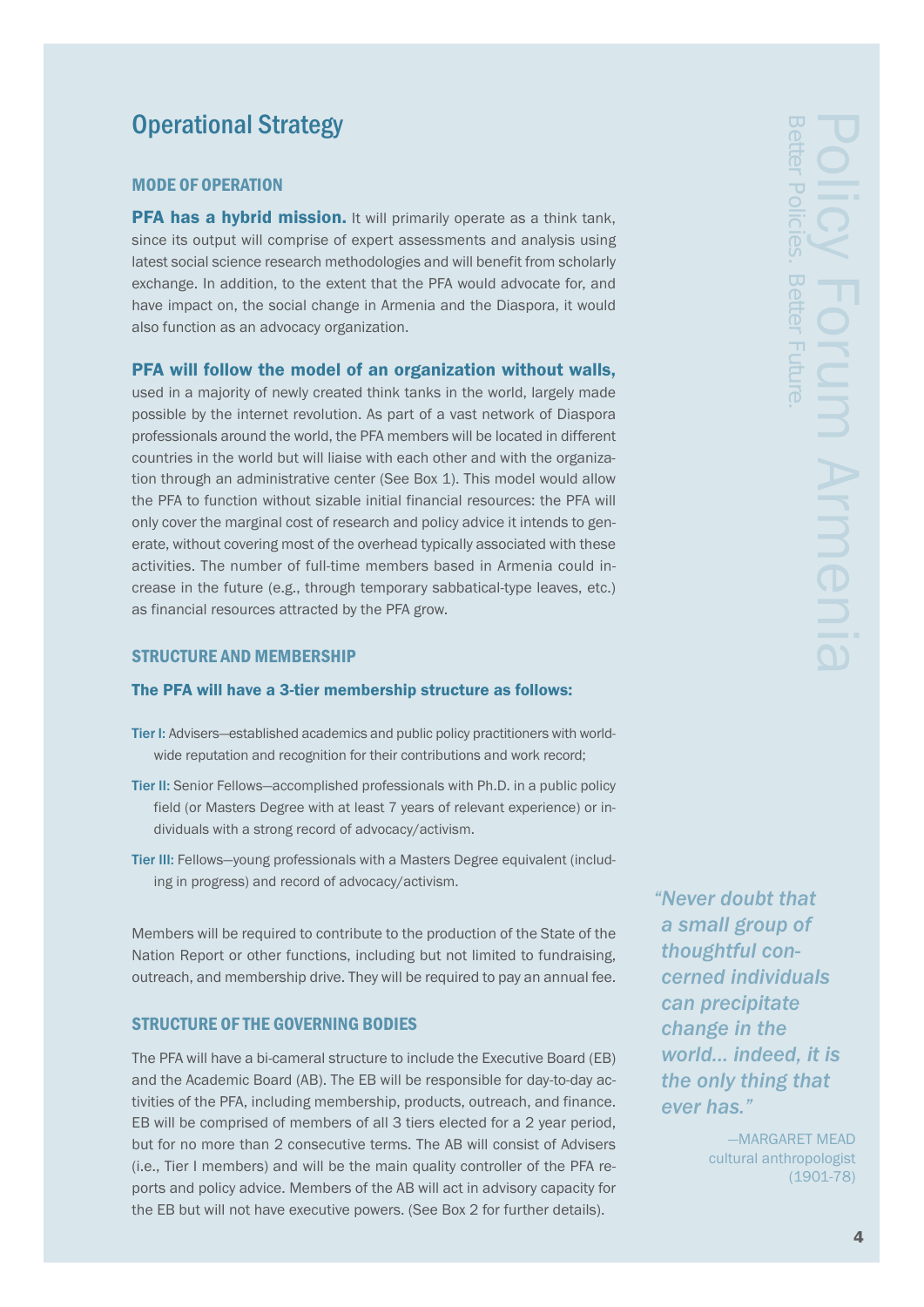### FUNDING

To secure independence and academic/professional integrity, the PFA will seek to diversify its sources of funding. A full-fledged fundraising campaign will likely take off once the organization has completed 1 or 2 semi-annual Reports as a main indicator of progress. In the meantime, a strategy for fundraising will be developed and professional fundraisers will be solicited to prepare for the launch of the fundraising campaign. As indicated above, a membership fee will be instituted.

# Box 1. World-wide Examples

Policy Forum Arms Armeniae Contractive of the Magnetic Contractive of the Contraction of the Contraction of the Contraction of the Contraction of the Contraction of the Contraction of the Contraction of the Contraction of

Examples of policy think tanks with a skeleton staff but a vast network of Fellows/Researchers with primary affiliation outside of those think tanks are few and include the following:

- Argentina: The Center for the Implementation of Public Policies Promoting Equity and Growth was founded by young professionals (mostly Harvard graduates) from different fields and political views, committed to working toward a just and developed Argentina.
- United Kingdom: The Foreign Policy Centre is a UK-based European think tank formed with an objective of developing a vision of a fair and rule-based world order.
- United States: The Independent Institute aims to redefine the debate over public issues, and foster new and effective directions for government reform.

## Box 2. Structure of the Governing Bodies of the PFA

In addition to the Executive and Academic Boards, the structure will also include the Ethics Committeeconsisting of select members of both Boards—as the main pillar for dispute resolution (most importantly of academic/policy nature).

The PFA may also enlist the help of **Goodwill Ambas**sadors—high-visibility individuals from in- and out-side of the Armenian world (e.g., former high level diplomats and politicians, world class actors, writers, athletes, movie stars, etc.)—to act as spokespersons for the PFA to draw attention of wider masses to its mission and objectives.

In addition to members (i.e., Advisers and Fellows), the

PFA will employ administrative/research staff in its Yerevan-based Secretariat. The latter will be the core administrative center of the PFA and the main liaison with stakeholders in Armenia.

All members and staff of the PFA will be governed by the Rights and Responsibilities document that will cover issues, such as, administrative responsibilities and oversight, division of labor, admission and separation of members, other relevant administrative rules and procedures.

The elections to the Executive Board will be conducted once a year, coinciding in time with one of the semi-annual presentations of the Report.